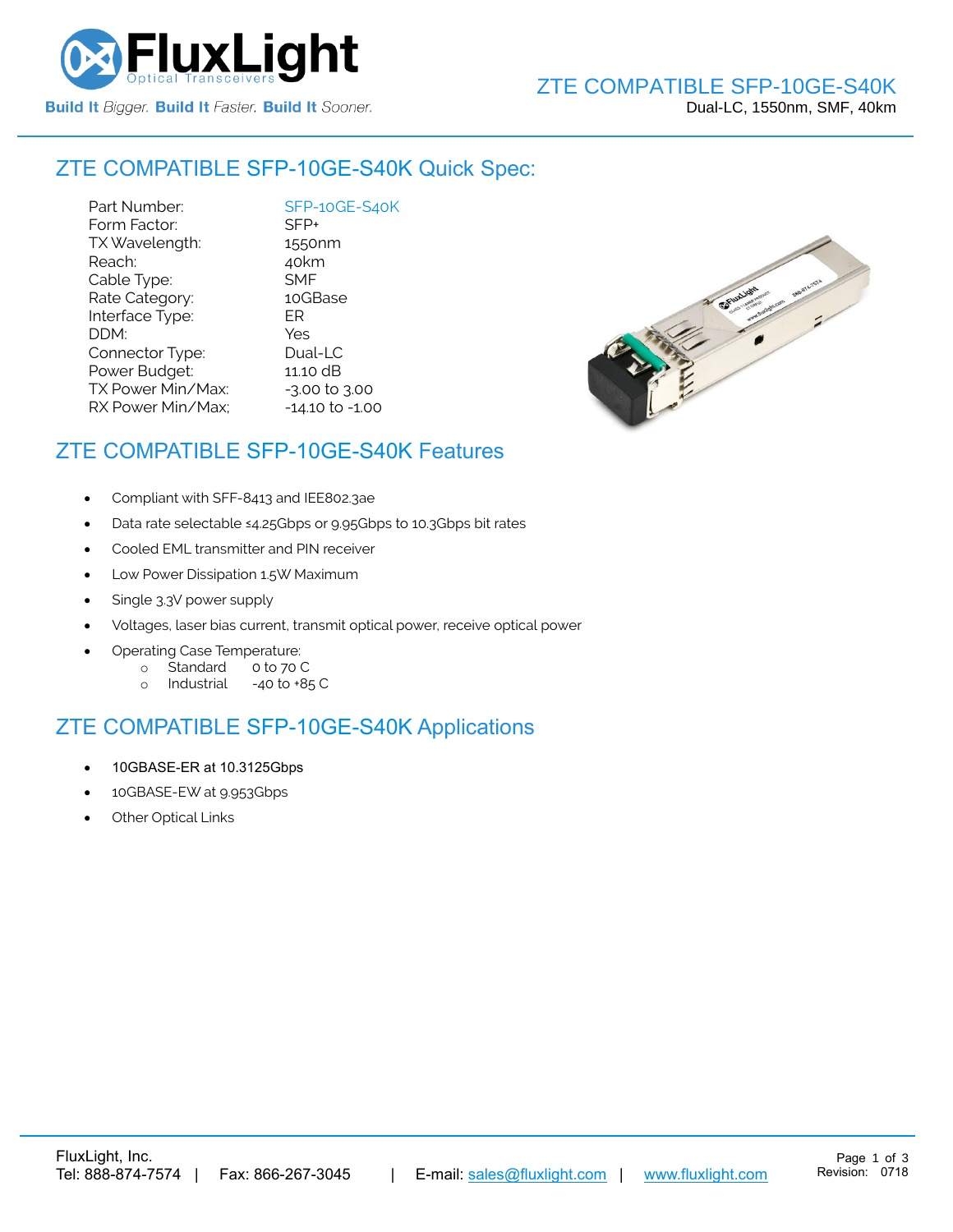

**Build It Bigger. Build It Faster. Build It Sooner.** 

## Electrical Characteristics (Condition: Ta=TOP)

| <b>Parameter</b>                | <b>Symbol</b> | Min.    | <b>Typ</b> | Max.      | <b>Unit</b> | <b>Notes</b>                    |
|---------------------------------|---------------|---------|------------|-----------|-------------|---------------------------------|
| CML Inputs(Differential)        | Vin           | 150     |            | 1200      | $mV p-p$    | AC coupled inputs               |
| <b>Supply Current</b>           | ICC           |         |            | 300       | mA          |                                 |
| Input Impedance (Differential)  | Zin           | 85      | 100        | 115       | ohm         | $\mathsf{R}$ in > 100 kohm @ DC |
| Tx_Disable Input Voltage - Low  | VIL           | $\circ$ |            | 0.8       | $\vee$      |                                 |
| Tx_Disable Input Voltage - High | <b>VIH</b>    | 2.0     |            | 3.45      | $\vee$      |                                 |
| Tx_Fault Output Voltage - Low   | <b>VOL</b>    | $\circ$ |            | 0.5       | $\vee$      |                                 |
| Tx_Fault Output Voltage - High  | <b>VOH</b>    | 2.0     |            | $Vcc+0.3$ | $\vee$      |                                 |
| CML Outputs (Differential)      | Vout          | 350     |            | 700       | mV pp       | AC coupled outputs              |
| Output Impedance (Differential) | Zout          | 85      | 100        | 115       | ohms        |                                 |
| Rx_LOS Output Voltage-Low       | <b>VOL</b>    | $\circ$ |            | 0.5       | $\vee$      |                                 |
| Rx_LOS Output Voltage-High      | <b>VOH</b>    | 2.5     |            |           | $\vee$      |                                 |

# Optical Characteristics (Condition: Ta=TOP)

| <b>TX</b>                        |         |               |                          |                          |              |             |  |
|----------------------------------|---------|---------------|--------------------------|--------------------------|--------------|-------------|--|
| <b>Parameter</b>                 |         | <b>Symbol</b> | Min                      | <b>Typ</b>               | <b>Max</b>   | <b>Unit</b> |  |
| Data Rate                        |         |               | $\overline{\phantom{a}}$ | 10.3                     |              | Gb/s        |  |
| 9µm Core Diameter SMF            |         |               |                          | 10                       |              | Km          |  |
| Centre wavelength                |         | λс            | 1530                     | 1550                     | 1565         | nm          |  |
| Output Spectral Width(-20dB)     |         | Δλ            | $\overline{\phantom{a}}$ | ۰                        | $\mathbf{1}$ | nm          |  |
| Average Output Power             |         | Pout          | $-3$                     | $\overline{\phantom{a}}$ | $+3$         | dBm         |  |
| <b>Extinction Ratio</b>          |         | ER            | 6                        | $\overline{a}$           |              | dB          |  |
| Average Power of OFF Transmitter |         |               |                          |                          | $-30$        | dBm         |  |
| Side Mode Suppression Ratio      |         | <b>SMSR</b>   | 30                       |                          |              | dB          |  |
| Input Differential Impedance     |         | Zin           | 90                       | 100                      | 110          | Ω           |  |
| <b>TX Disable</b>                | Disable |               | 2.0                      |                          | $Vcc+0.3$    | $\vee$      |  |
|                                  | Enable  |               | $\circ$                  |                          | 0.8          |             |  |
| <b>TX Fault</b>                  | Fault   |               | 2.0                      |                          | $Vcc+0.3$    |             |  |
|                                  | Normal  |               | $\circ$                  |                          | 0.8          | $\vee$      |  |